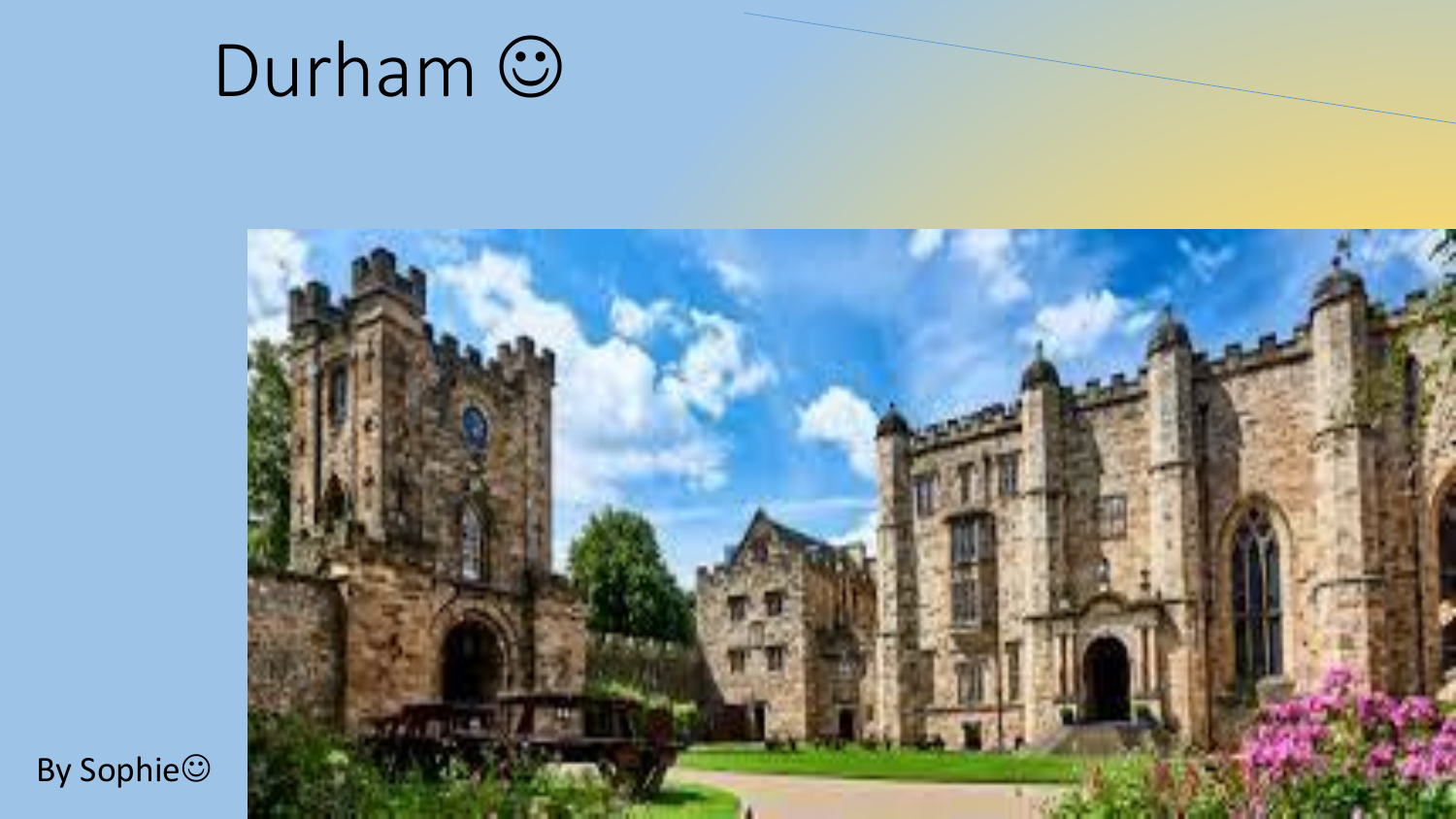#### Location Of Durham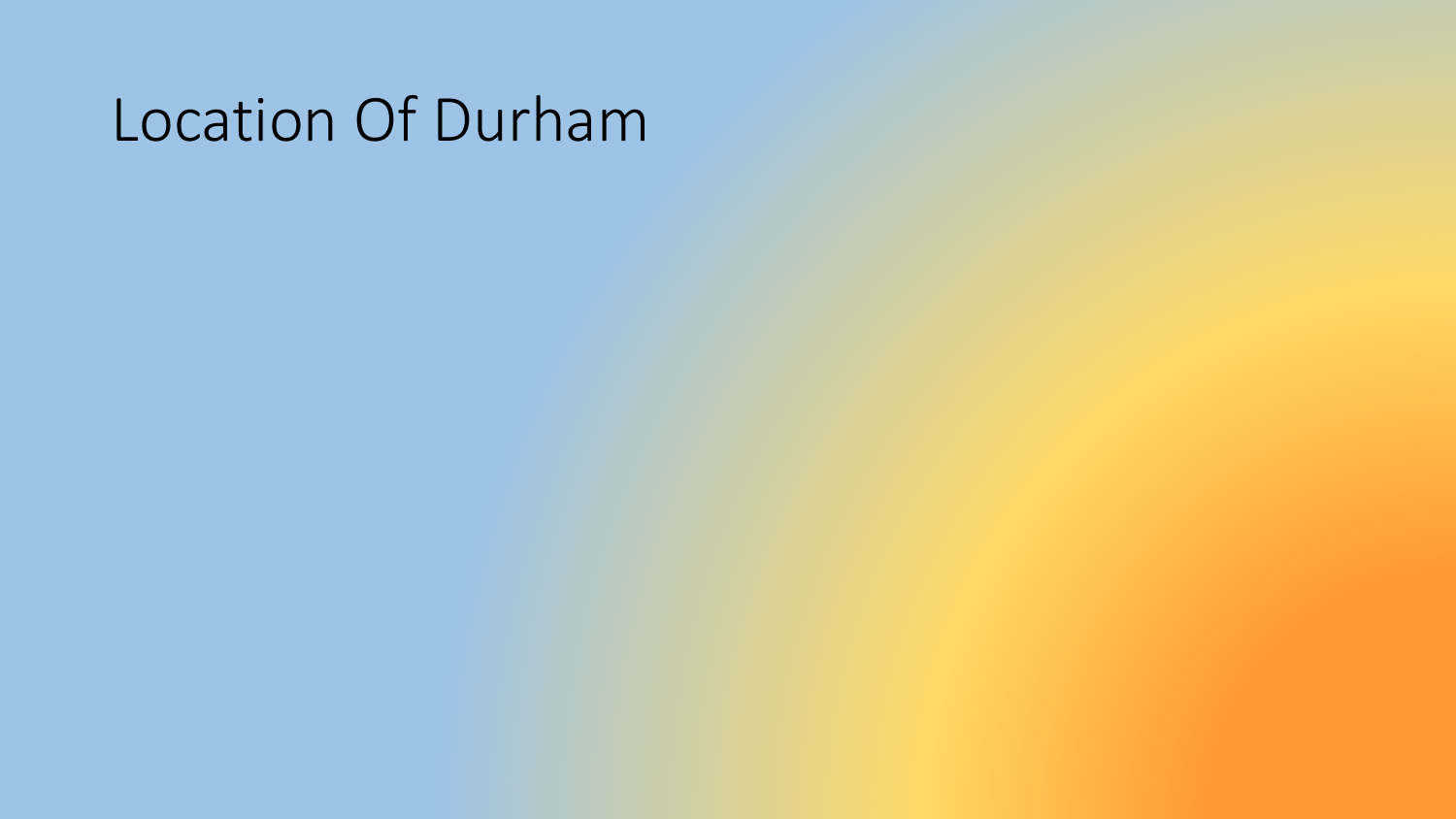# This is the location of Durham. Is in the north of England.

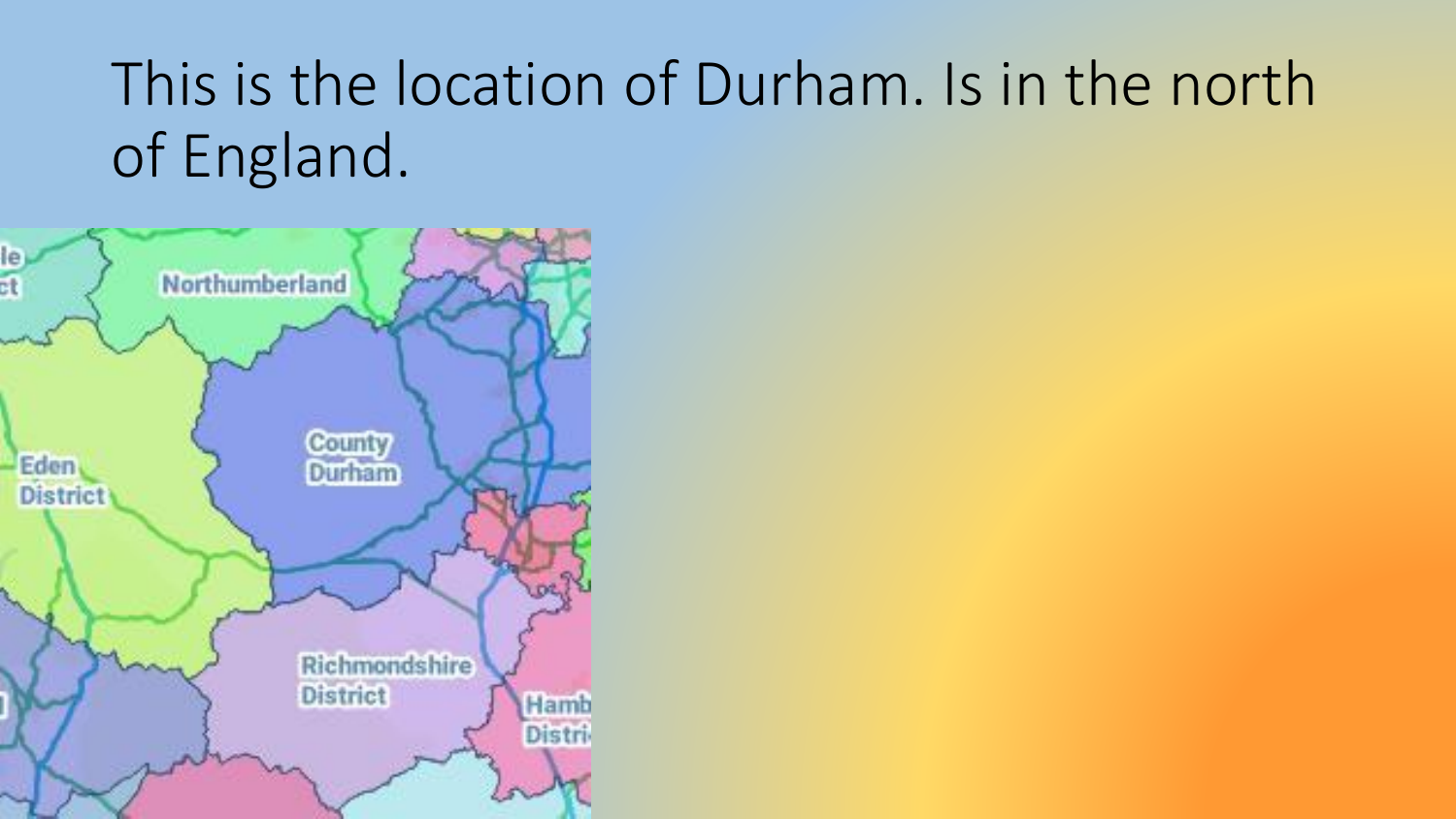The three counties that Surround Durham are Peterland, Chester- le- street And Bishop Auckland.

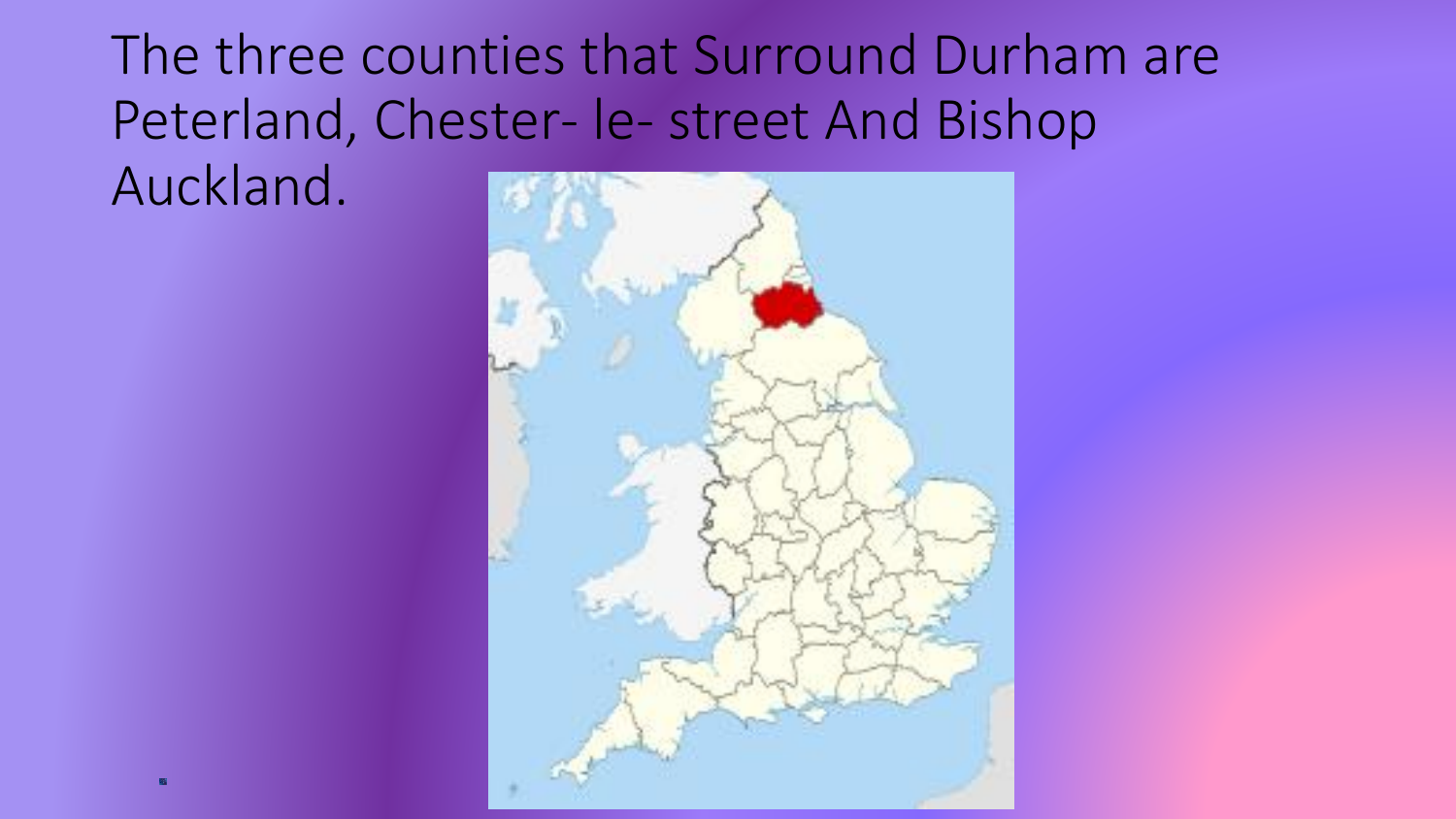Settlements

 $\bullet$  '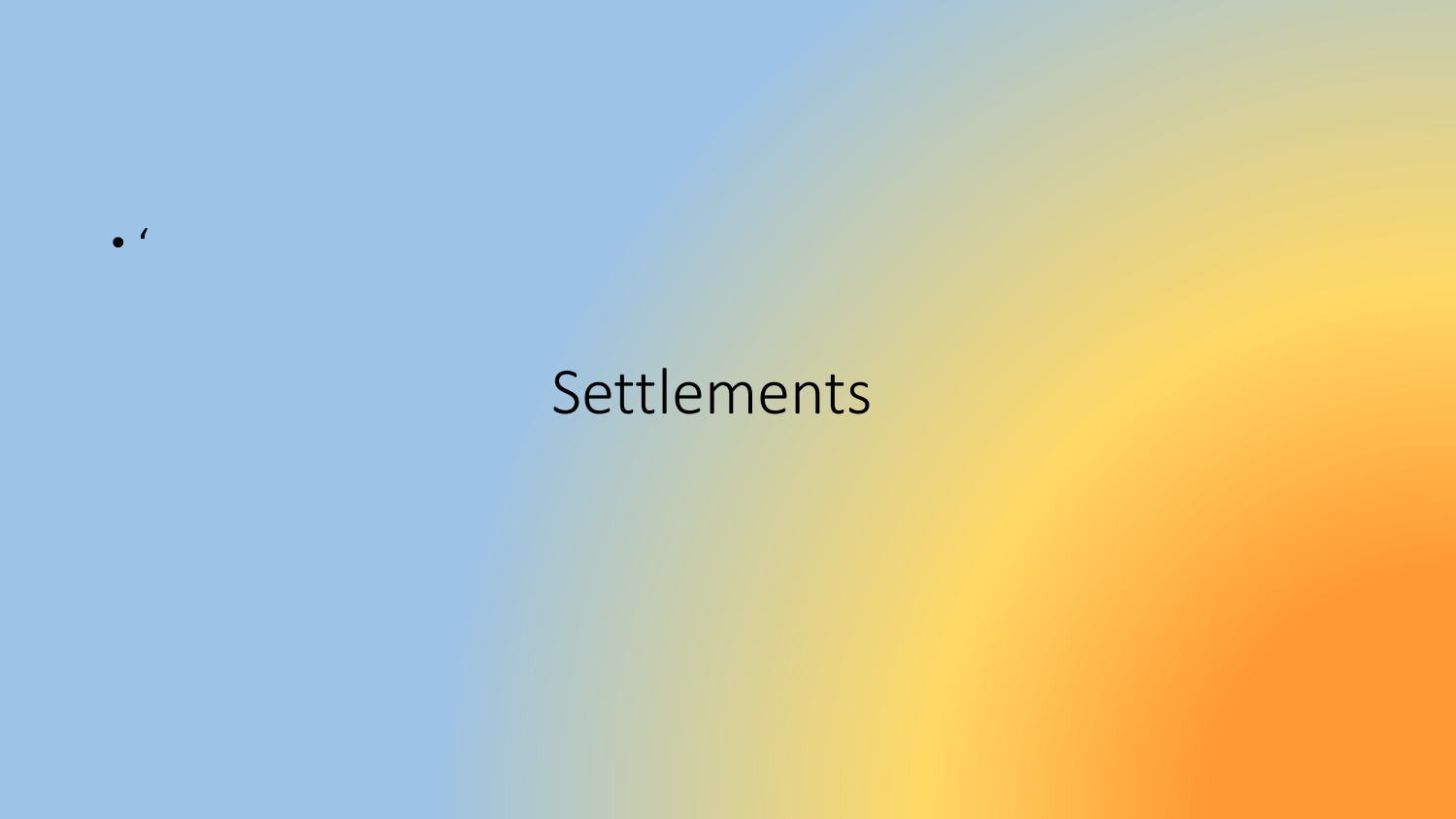### Settlements

- COUNTY Durham is in the North East of England.
- Durham is also the main cathedral city of the county
- of Durham.
- The city lies on the river Wear.
- The county's boundaries stretch between the
- rivers Tyne and Tees.
- Northumberland and Tyne and Wear are 2
- counties to the north of Durham. Cumbria is to the west.
- Cleveland and North Yorkshire
- are to the south. East is the North Sea.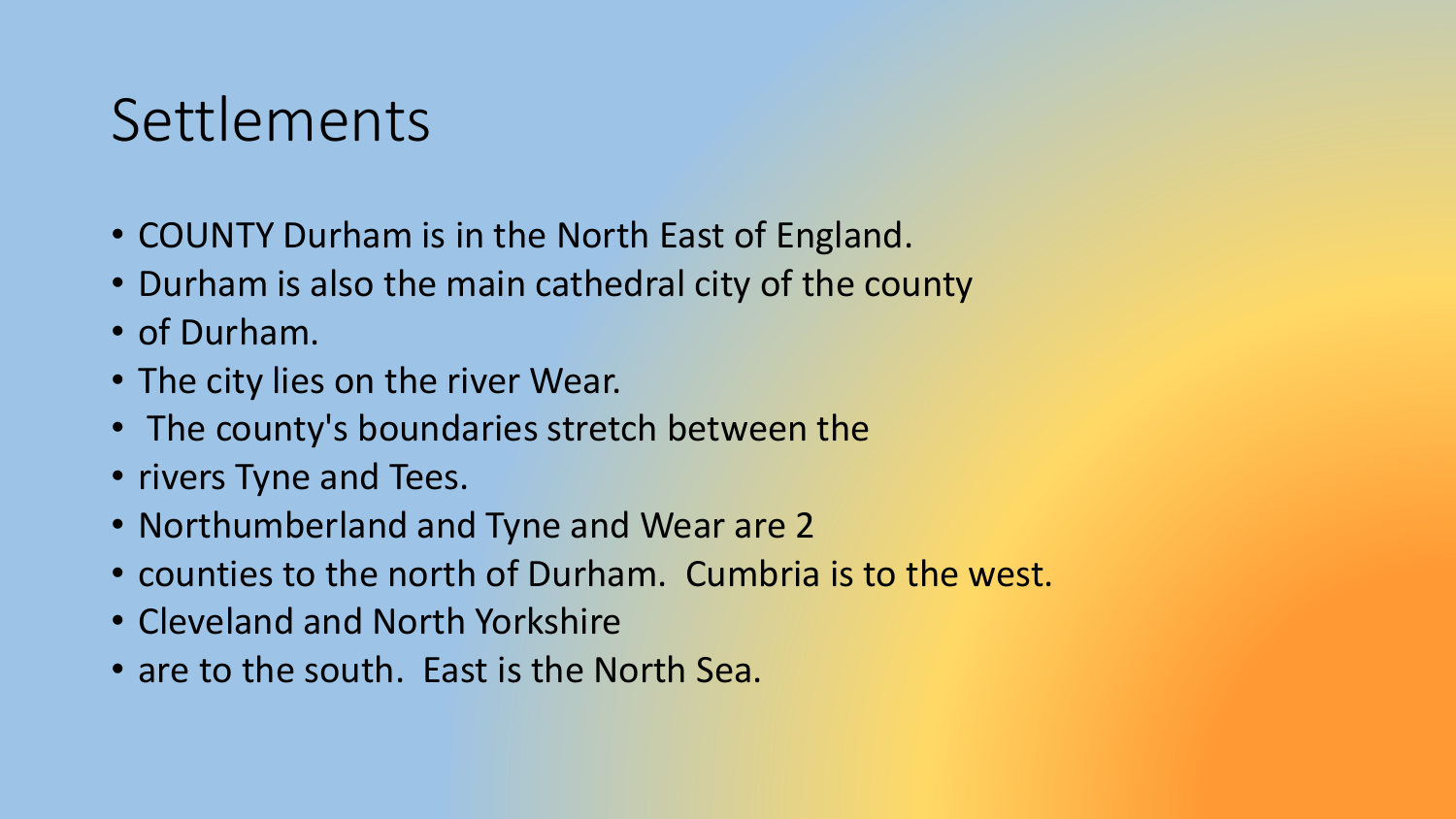#### Towns in Durham

- There are castle towns
- There are small towns and big ones
- BlackHall
- Deaf Hill
- Castle Eden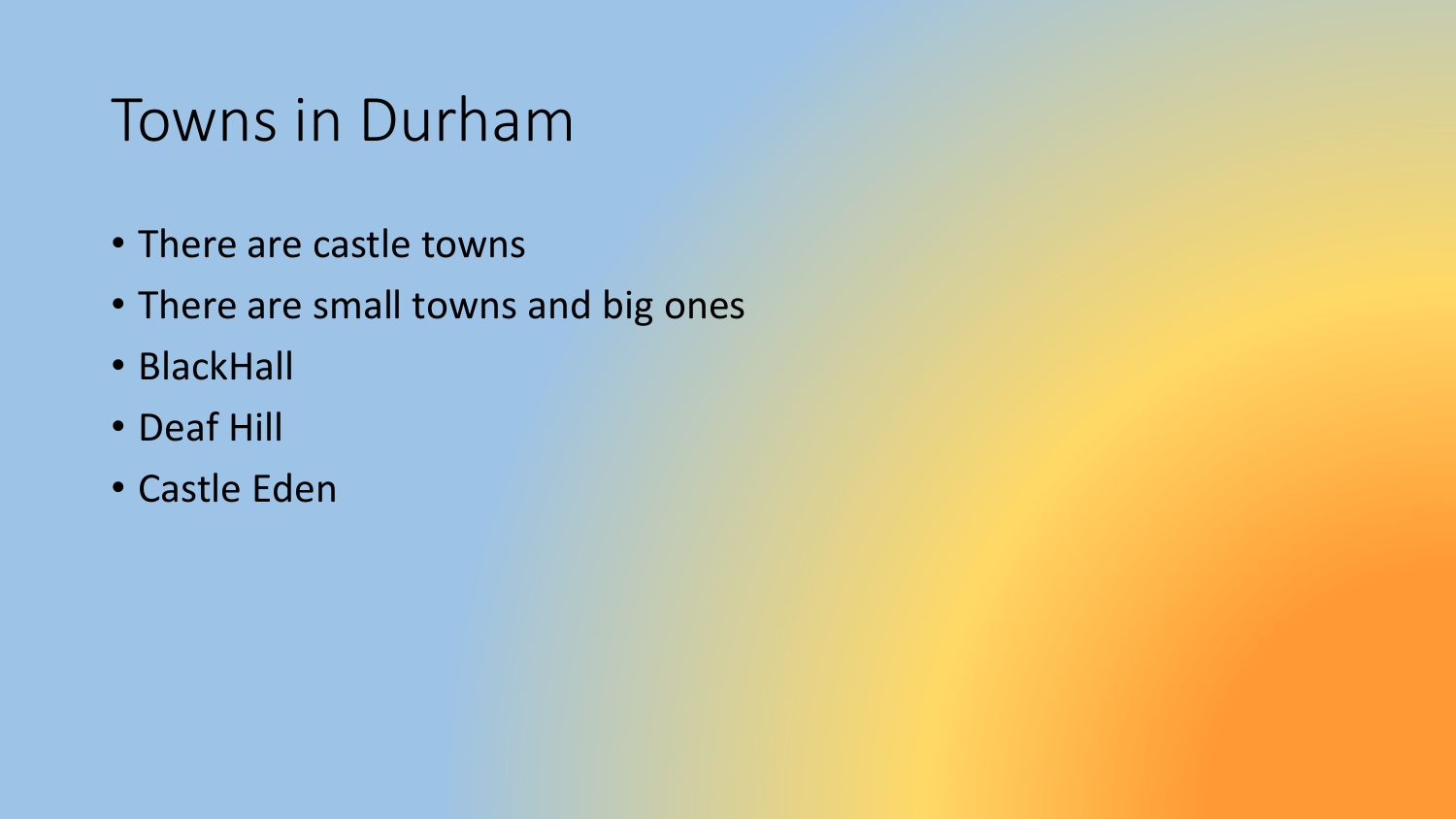#### Durham Sea









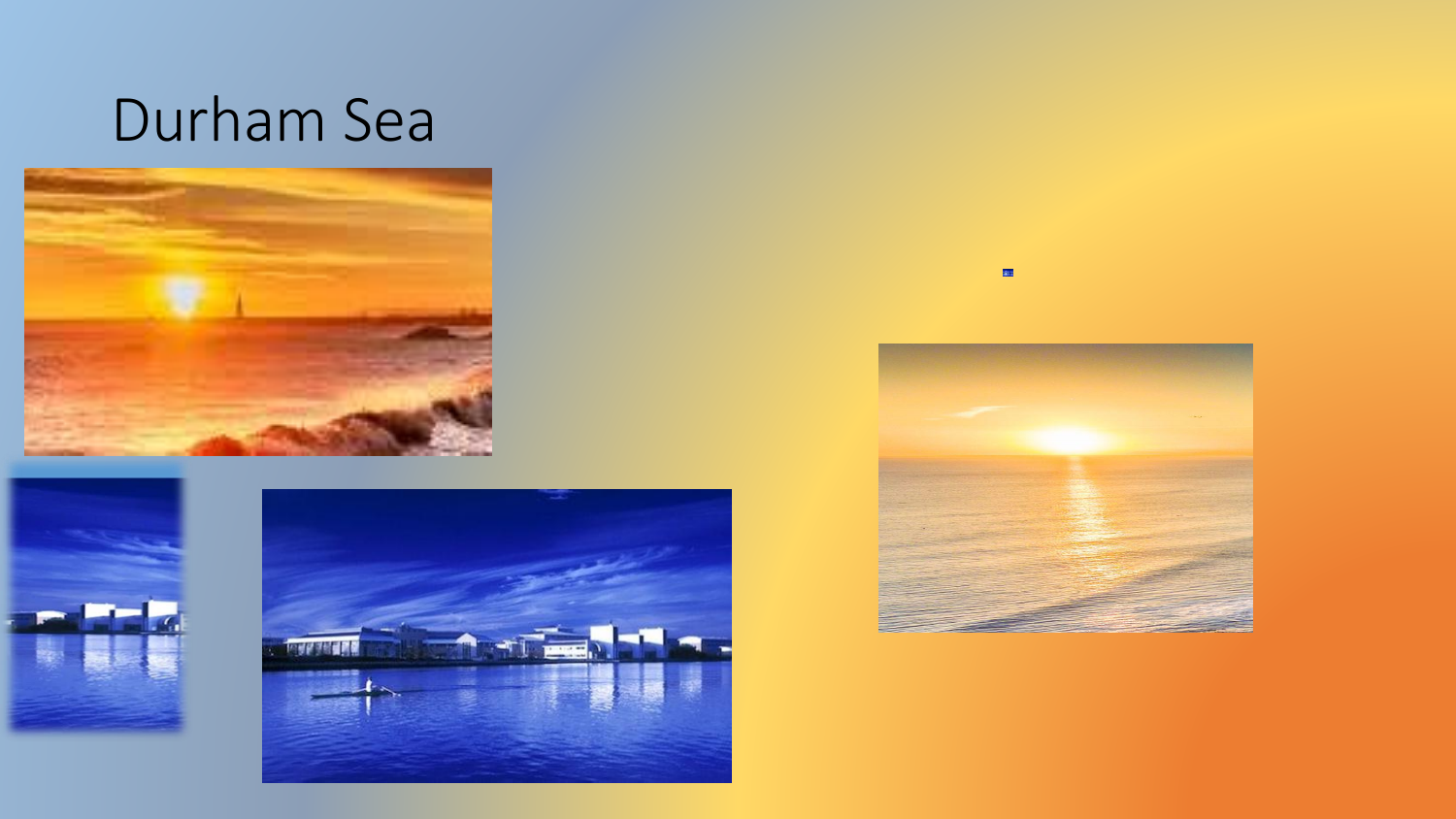# Physical Geography

- $\cdot$   $\circ$  Penines in the west
- River Tees in the south
- North Sea in the east
- Rivers Tyne and Derwent in the north
- $\bullet$   $\odot$

### The Penines

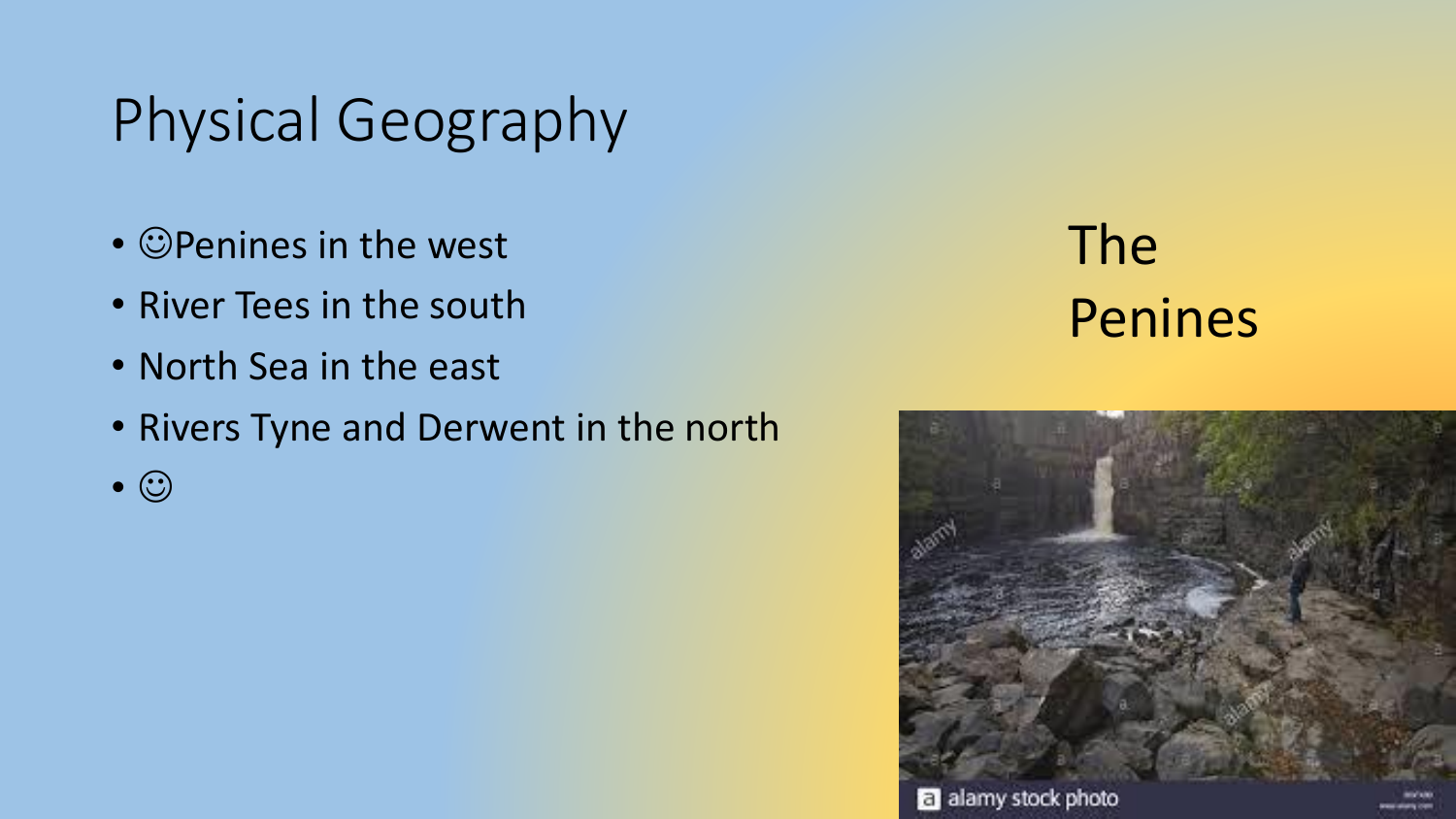## Human Geography

- Throughout history, County Durham has been important to settlers ranging from the Romans to the Anglo-Saxons and Normans.
- •
- The average age of people in County Durham is about 42 years old. (Office of National Statistics 2011 Census estimates)
- •
- 53 miles of motorway run through the county. (2010)
- •
- Durham City is 265 miles from London and 125 miles from Edinburgh.
- •
- 147,000 hectares of the county is agricultural land. (DEFRA 2013)
- •
- There are 260 ancient monuments in the county. (2011)
- 6.6% of working people are employed in construction in County Durham. (Annual Population Survey October 2018 to September 2019)
- 78.1% of working people are employed in service industries in County Durham. That means most people work as , doctors, shops, nurse , loyers and shop keepers etc.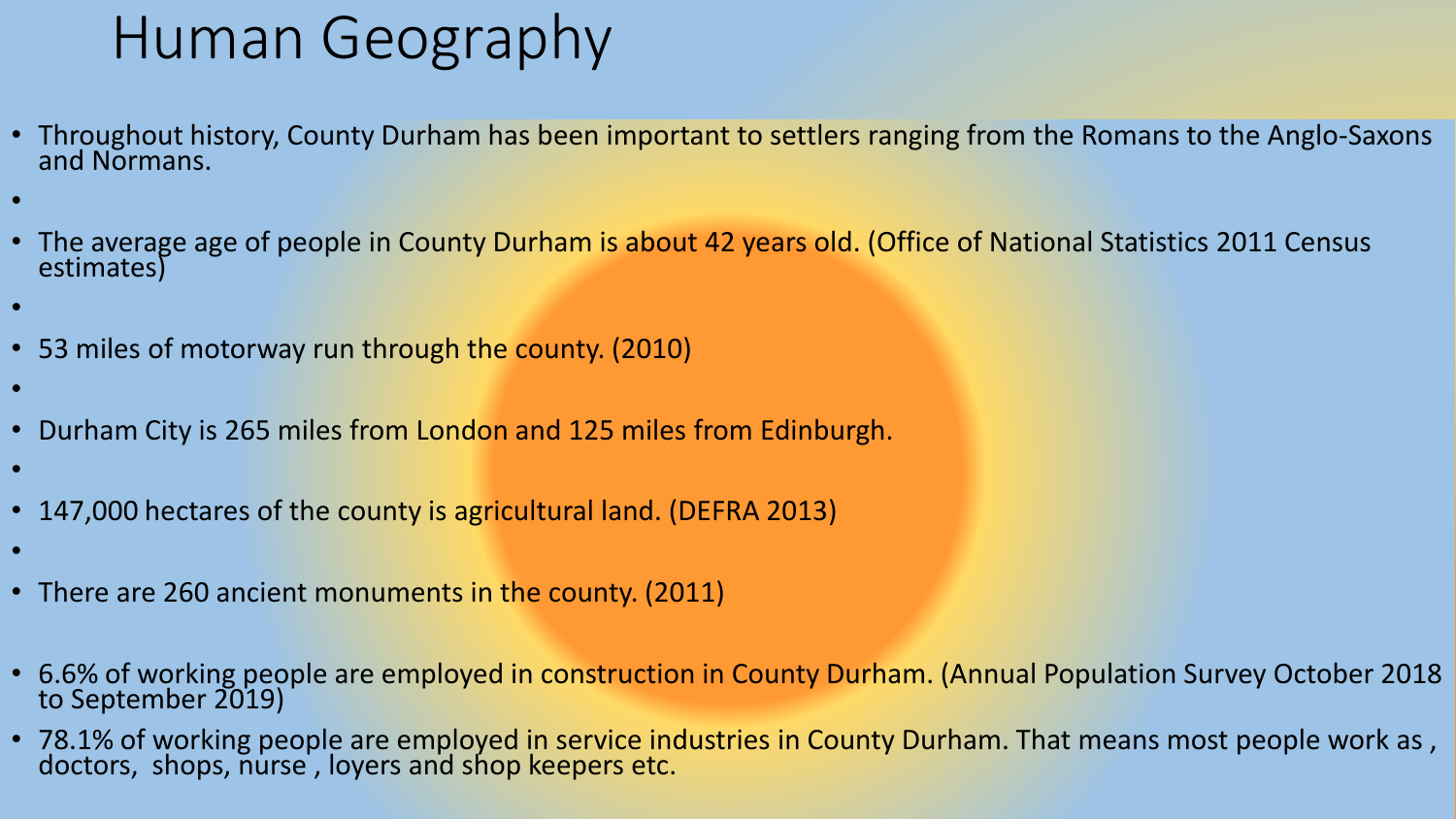## Jobs

- Lawyers
- Café staff
- Doctores
- Nurses
- Teachers
- Builders
- Retailers
- Waiter